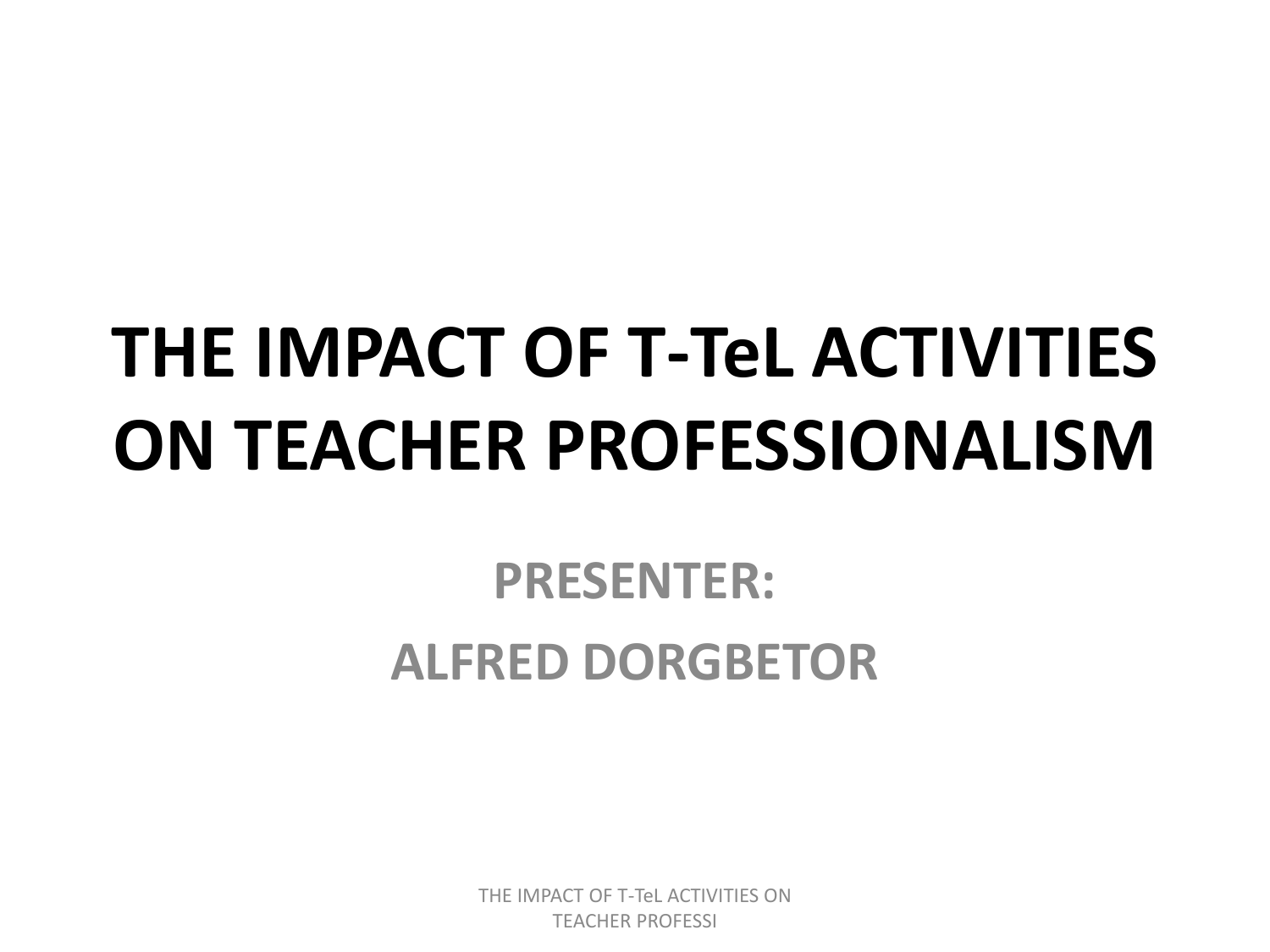# Background

• Teachers are the frontline gatekeepers of education reform. No matter how big, wellfunded, or popular a reform might be with lawmakers or the public, the buck ultimately stops with the teacher who has the ultimate responsibility of implementing the changes in the classroom. For this reason, it is critical to understand how teachers view education reforms (The Education Week Research Center, 2017,).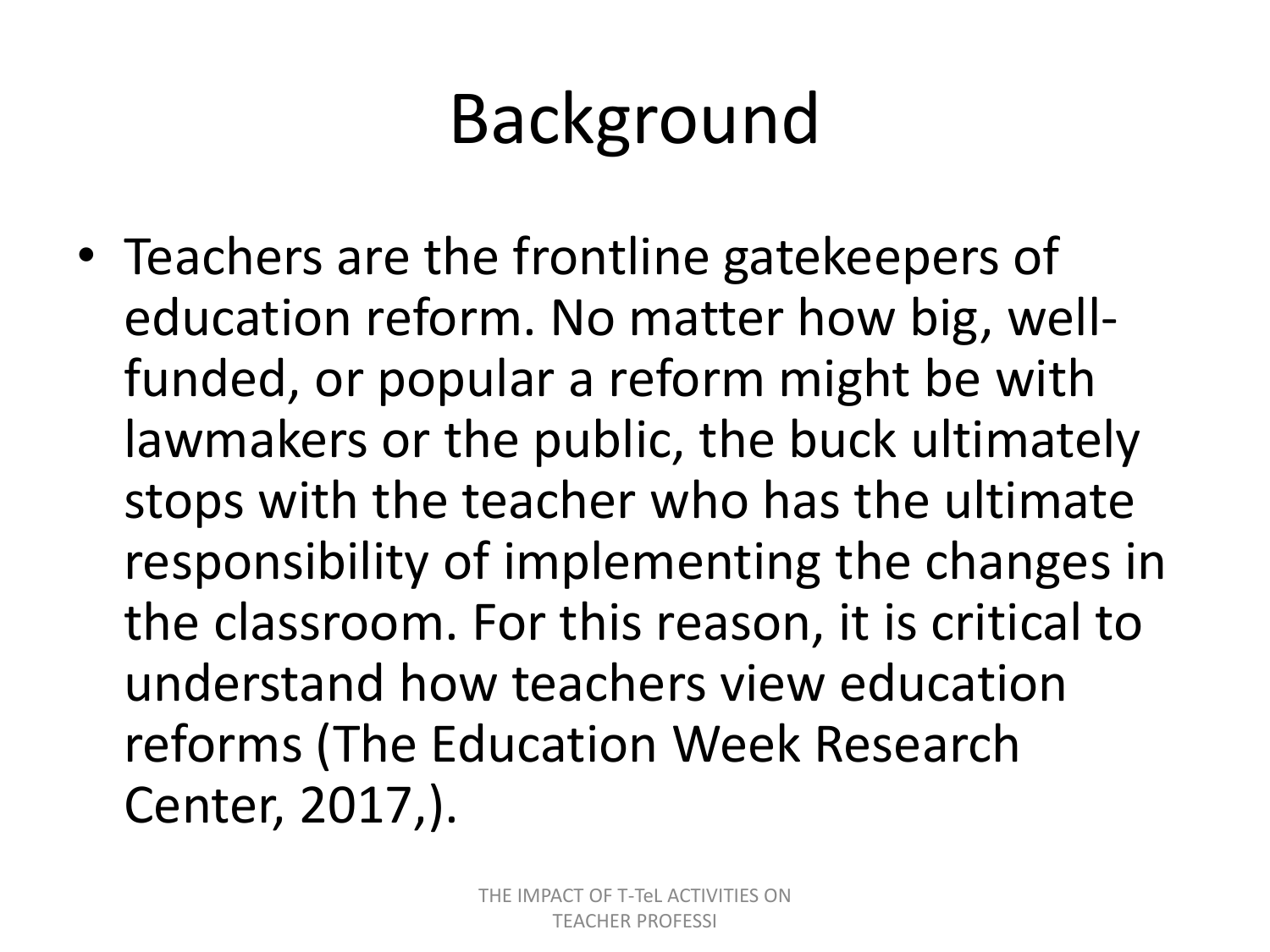### **Purpose of the research**

• Examine the impact of T-TeL program on the professional development and achievement of teacher trainees.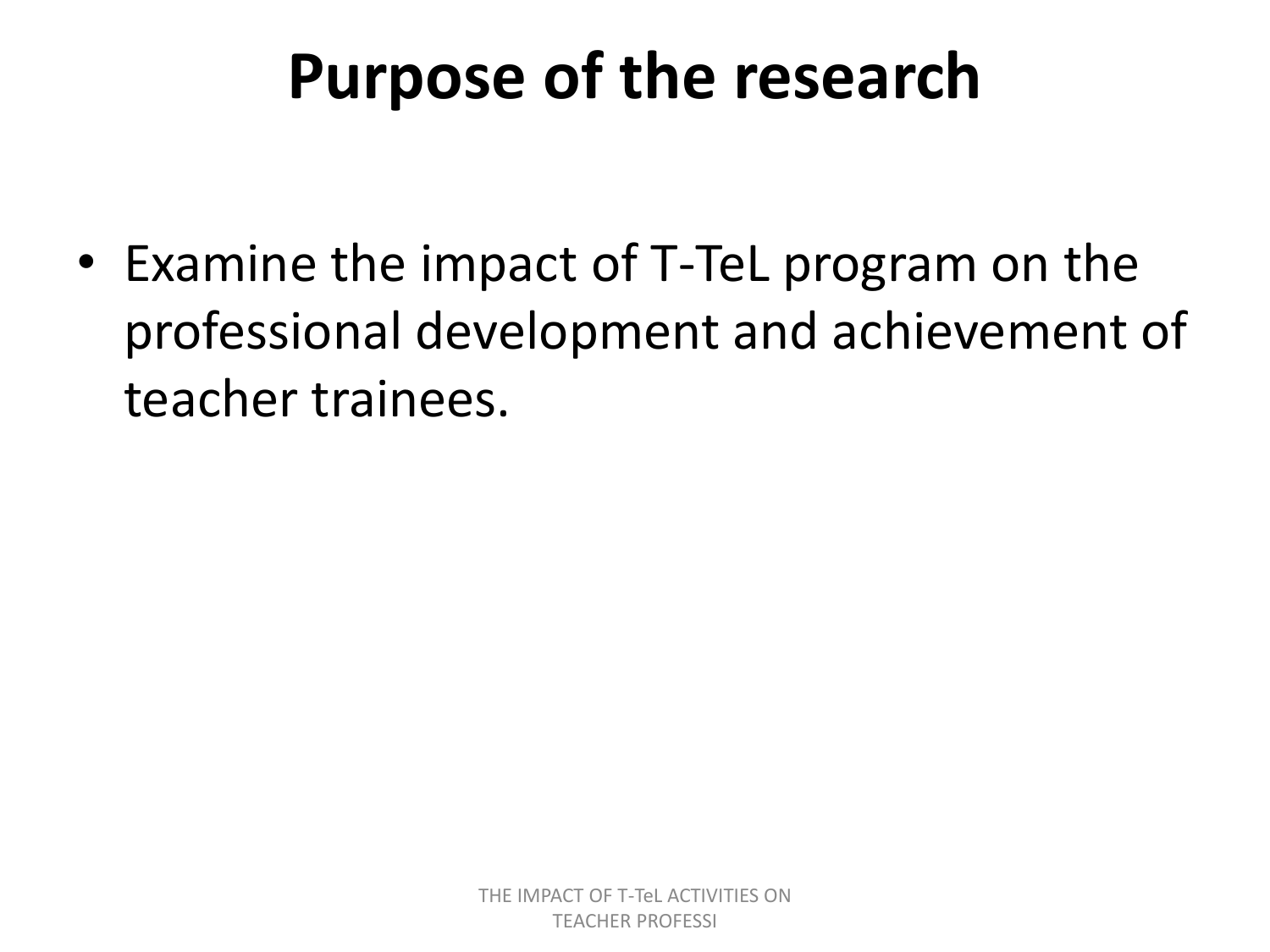## **Research hypothesis and questions**

- There would be statistically significant difference between professional performance of student teachers.
- $\triangleright$  What are the views of mentors on the relevance of T-TeL innovation on the training of teacher?
- What are the views of mentees (student teachers) on the introduction of weekly professional competences development?
- $\triangleright$  What are the views of mentees on the involvement of their mentors in assessing their professional work?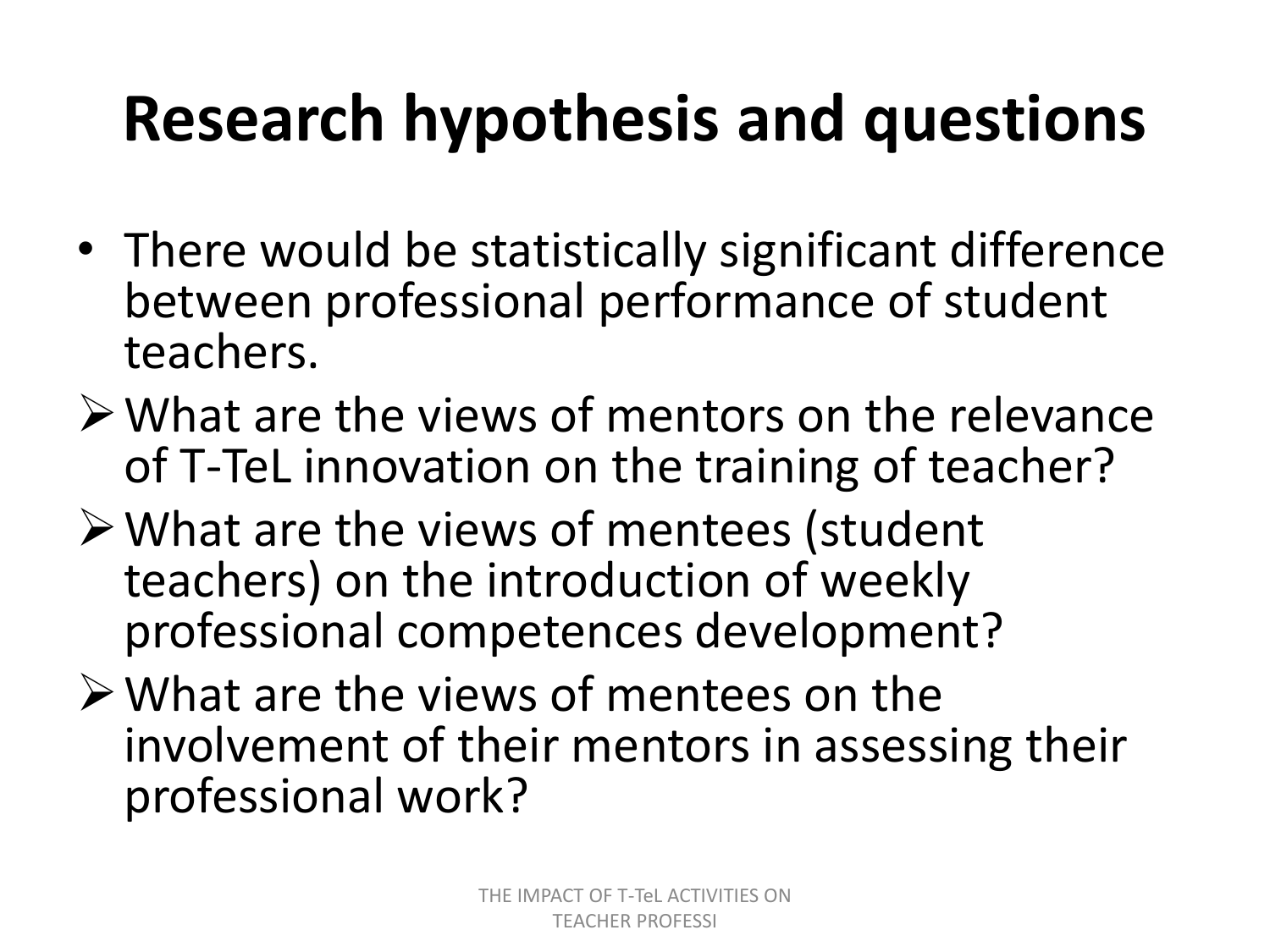# **METHODOLOGY**

• A cross-sectional survey design was adopted. The choice was to enable us compare two educational groups in terms of attitudes, beliefs, opinions, or practices and evaluate a given program (Tanny, 2018).

• A **sample** of 150 each of Mentors, 2014 and 2018 year groups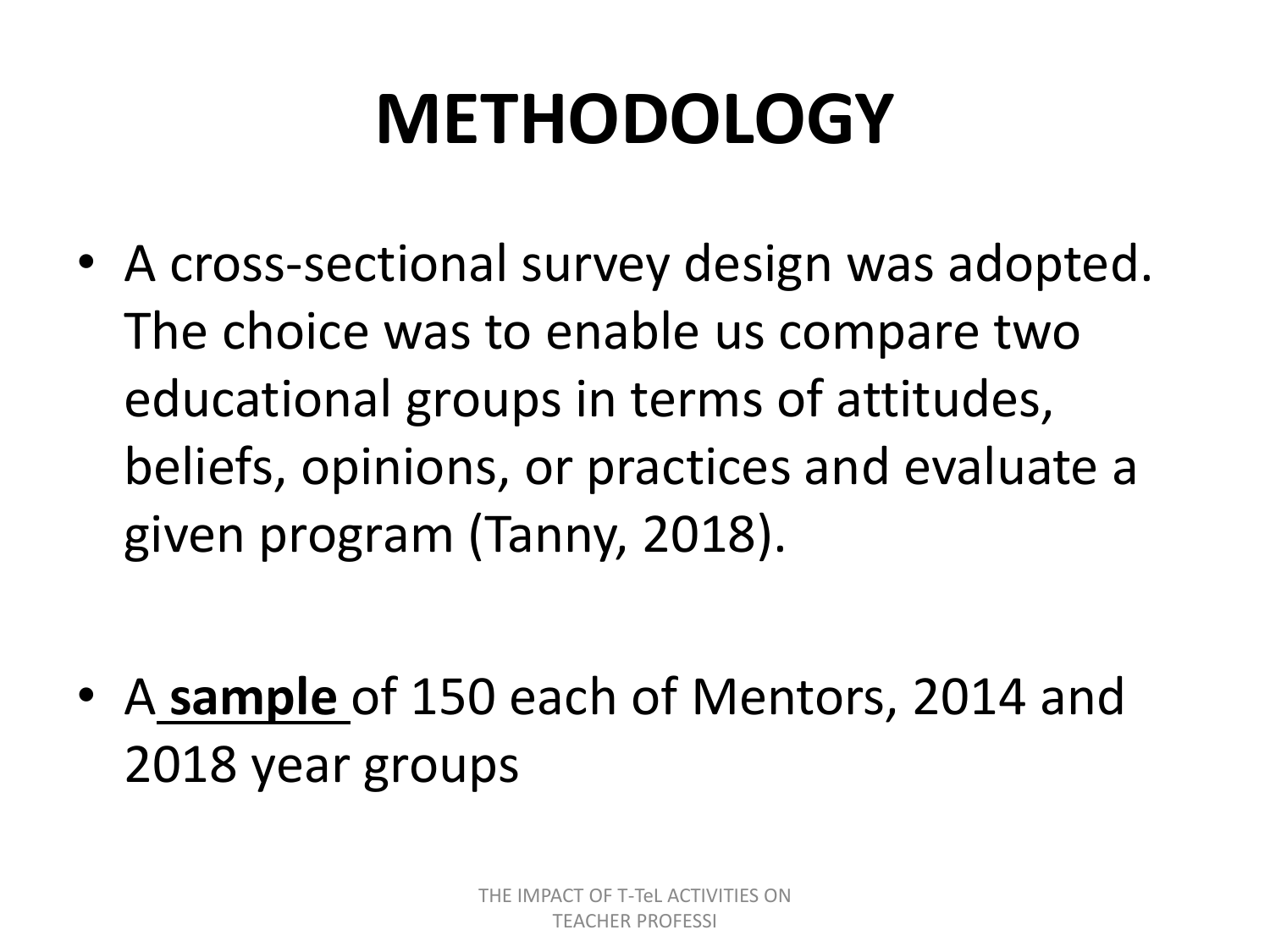#### **Research hypothesis testing**

|          |              | <b>Table 1: Group Statistics</b> |             |                       |                        |  |  |  |  |  |  |
|----------|--------------|----------------------------------|-------------|-----------------------|------------------------|--|--|--|--|--|--|
|          | <b>Group</b> | N                                | <b>Mean</b> | <b>Std. Deviation</b> | <b>Std. Error Mean</b> |  |  |  |  |  |  |
| Profperf | 2014         | 150                              | 71.2467     | 3.97296               | .32439                 |  |  |  |  |  |  |
|          | 2018         | 150                              | 77.1867     | 4.21787               | .34439                 |  |  |  |  |  |  |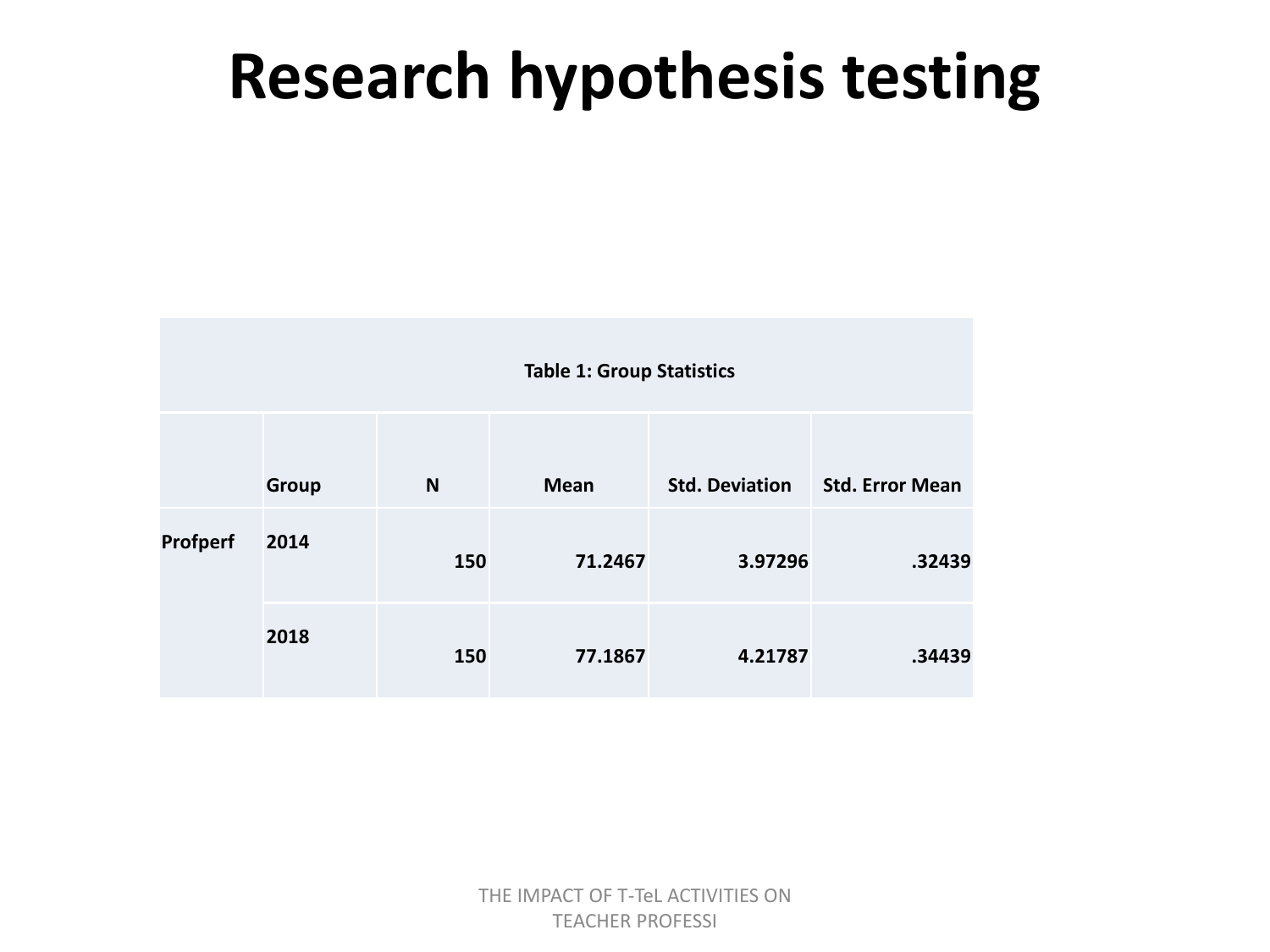## Independent Samples Test

| Table 2: Independent Samples Test |                                   |              |                                               |                              |       |                     |                           |                                 |                                                                          |                 |  |  |  |
|-----------------------------------|-----------------------------------|--------------|-----------------------------------------------|------------------------------|-------|---------------------|---------------------------|---------------------------------|--------------------------------------------------------------------------|-----------------|--|--|--|
|                                   |                                   |              | Levene's Test<br>for Equality of<br>Variances | t-test for Equality of Means |       |                     |                           |                                 |                                                                          |                 |  |  |  |
|                                   |                                   | $\mathsf{F}$ | Sig.                                          | $\mathsf T$                  | df    | Sig. (2-<br>tailed) | Mean<br><b>Difference</b> | Std. Error<br><b>Difference</b> | 95% Confidence<br>Interval of the<br><b>Difference</b><br>Upper<br>Lower |                 |  |  |  |
| Profperf                          | Equal<br>variances<br>assumed     | 1.254        | .264                                          | 12.555                       | 298   | .001                | $-5.94000$                | .47311                          |                                                                          | 6.87106 5.00894 |  |  |  |
|                                   | Equal<br>variances not<br>assumed |              |                                               | 12.555                       | 296.9 | .001                | $-5.94000$                | .47311                          |                                                                          | 6.87107 5.00893 |  |  |  |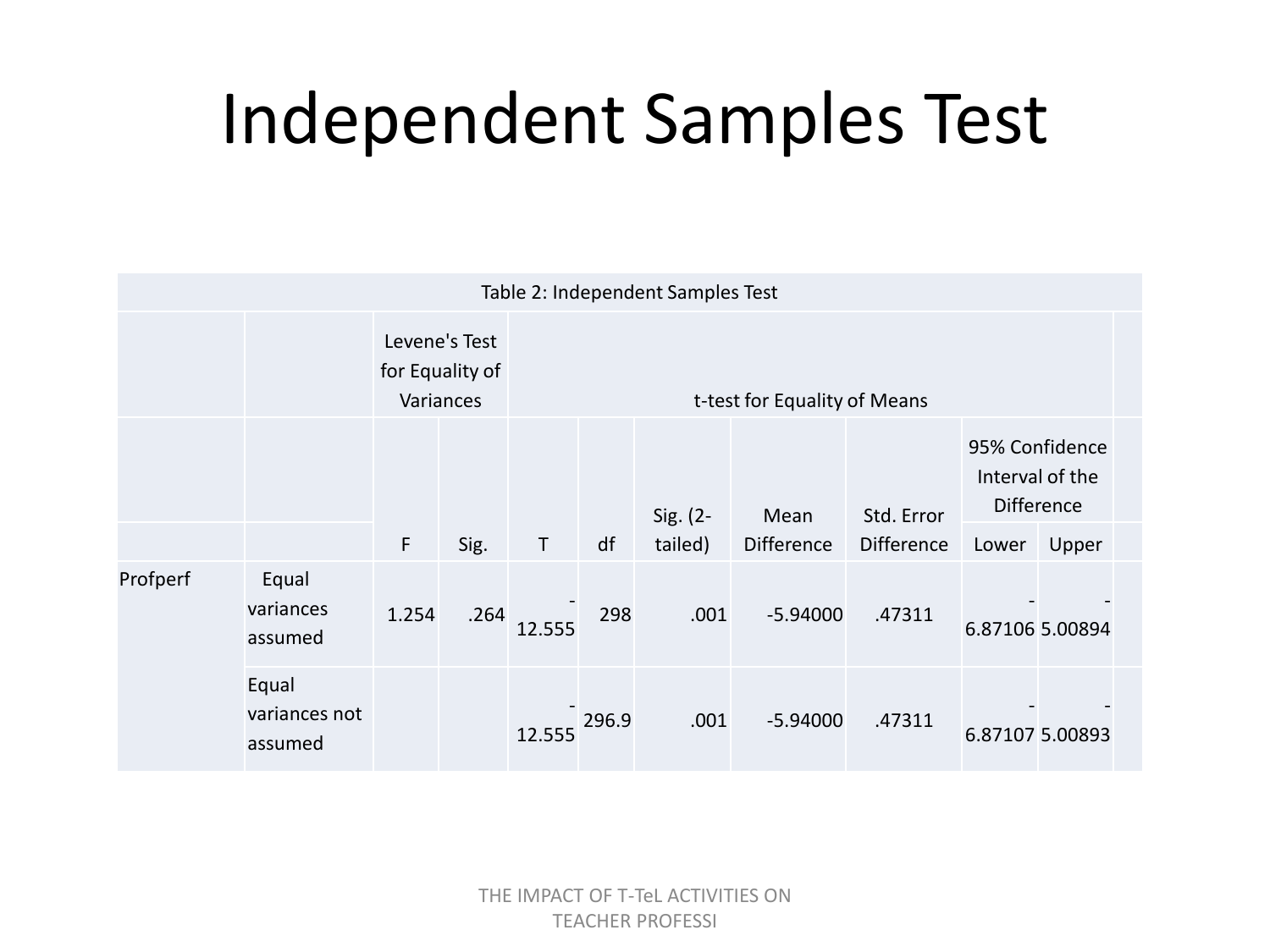### **mentors and mentees on the relevance of T-TeL innovation**

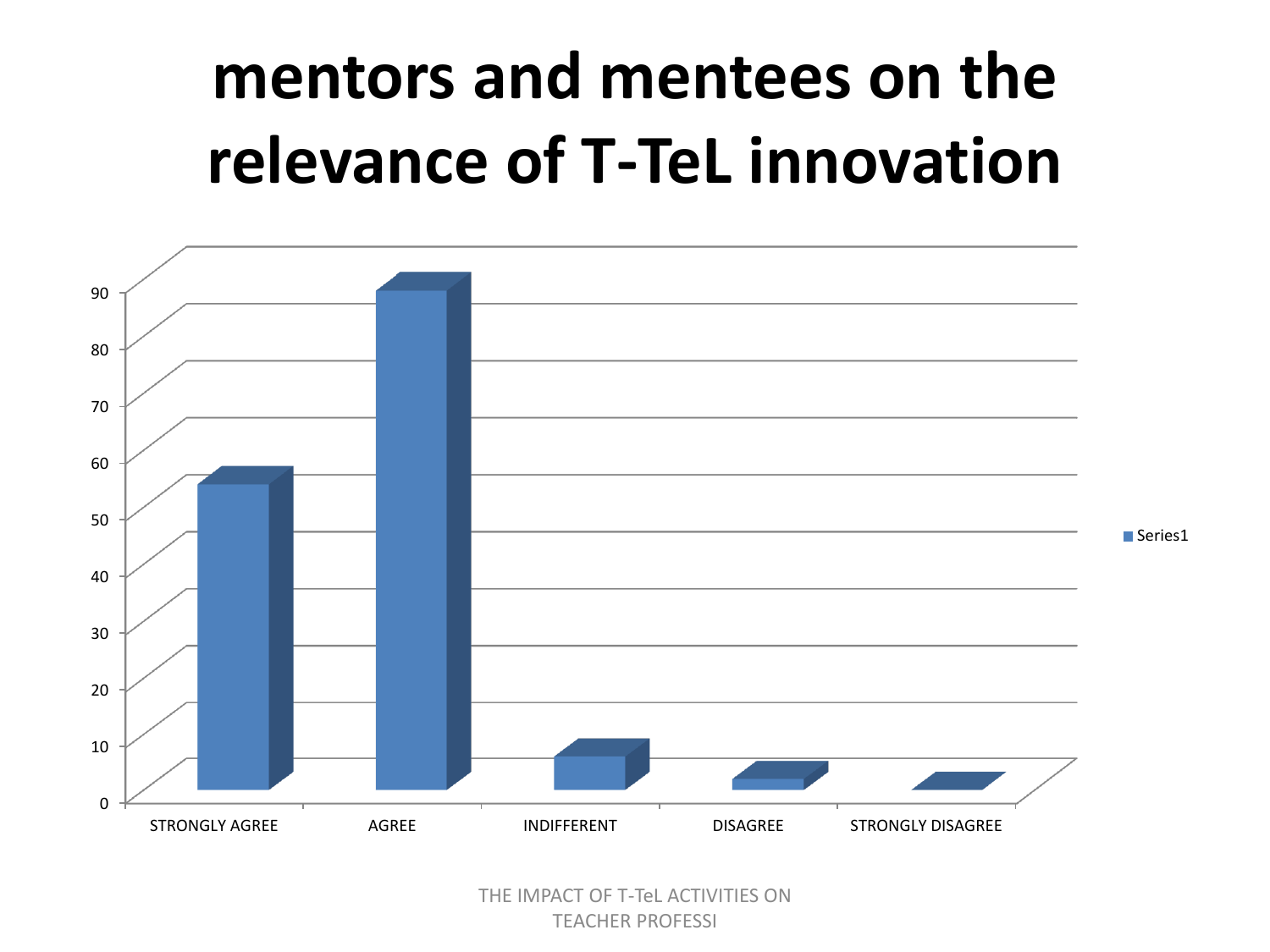## **Mentees on mentors involvement in assessing professional work**

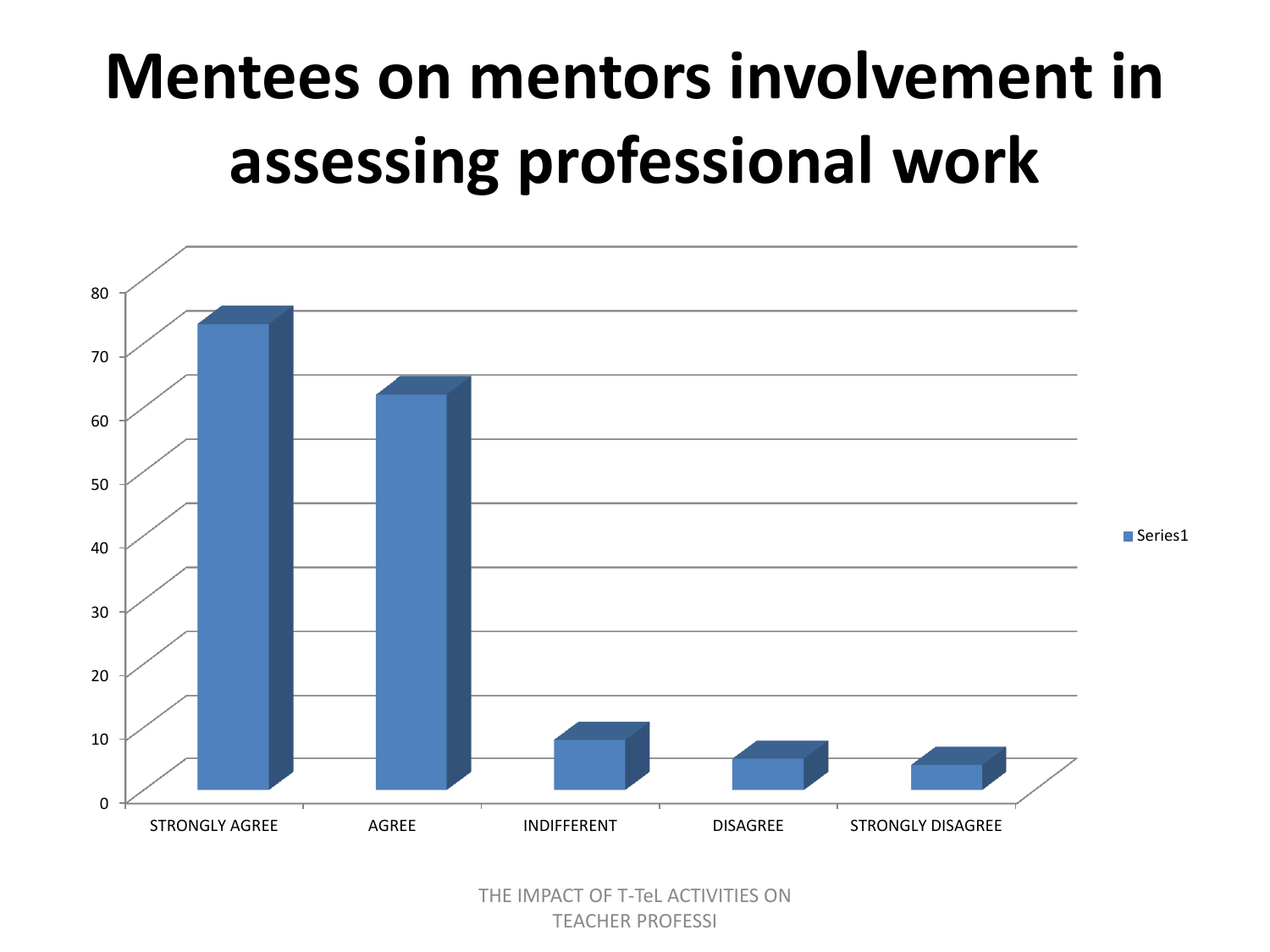# **Findings and recommendation**

- The new reform has a positive impact in developing professionalism.
- Involving mentors in the assessment of mentees serves as a source of motivation to them.
- It's recommended that the reforms should be well embraced by all.